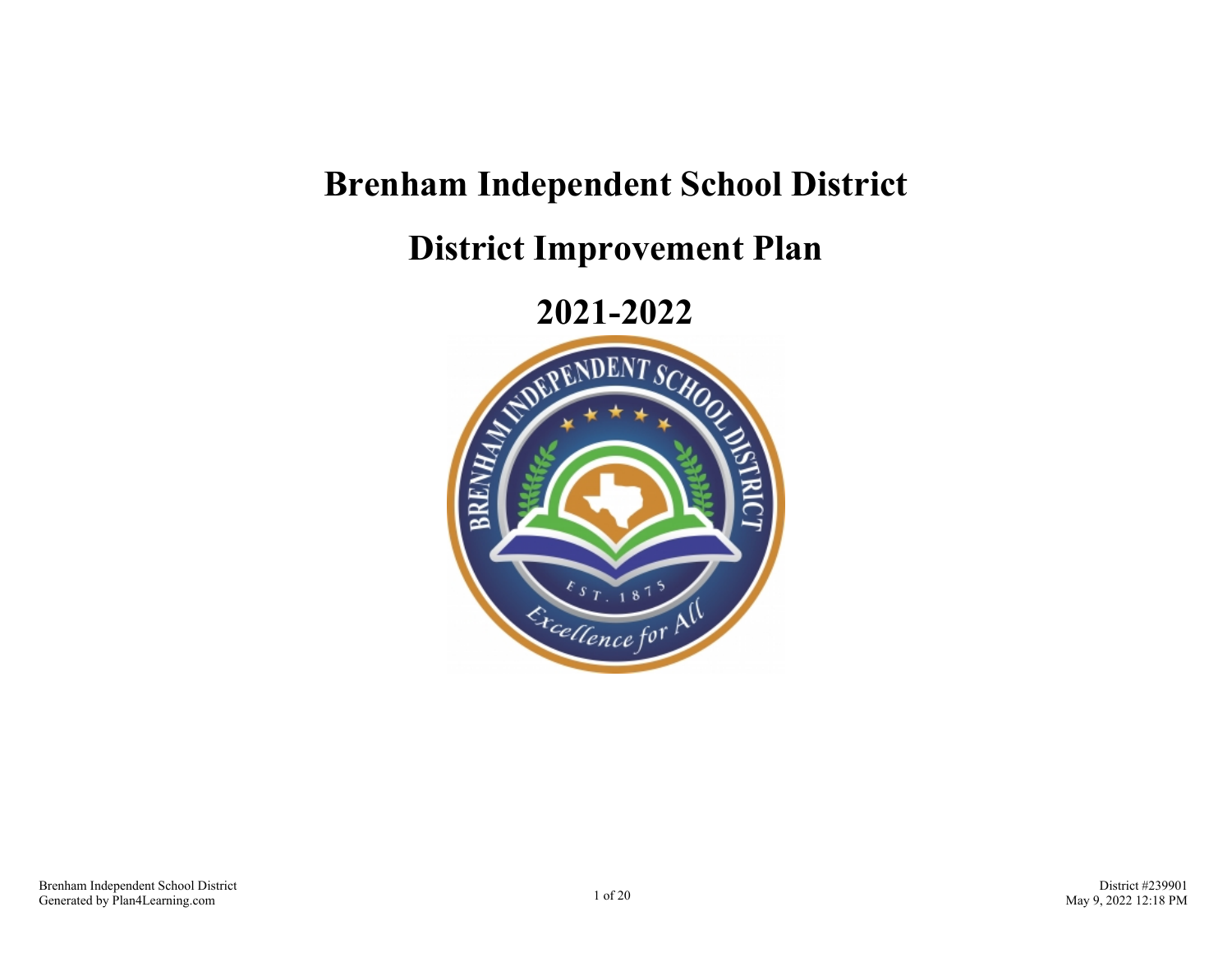# **Mission Statement**

In collaboration with our families and community, Brenham Independent School District is committed to providing an exceptional education for ALL students.

# **Vision**

Brenham ISD...A proud community inspiring and encouraging excellence for ALL.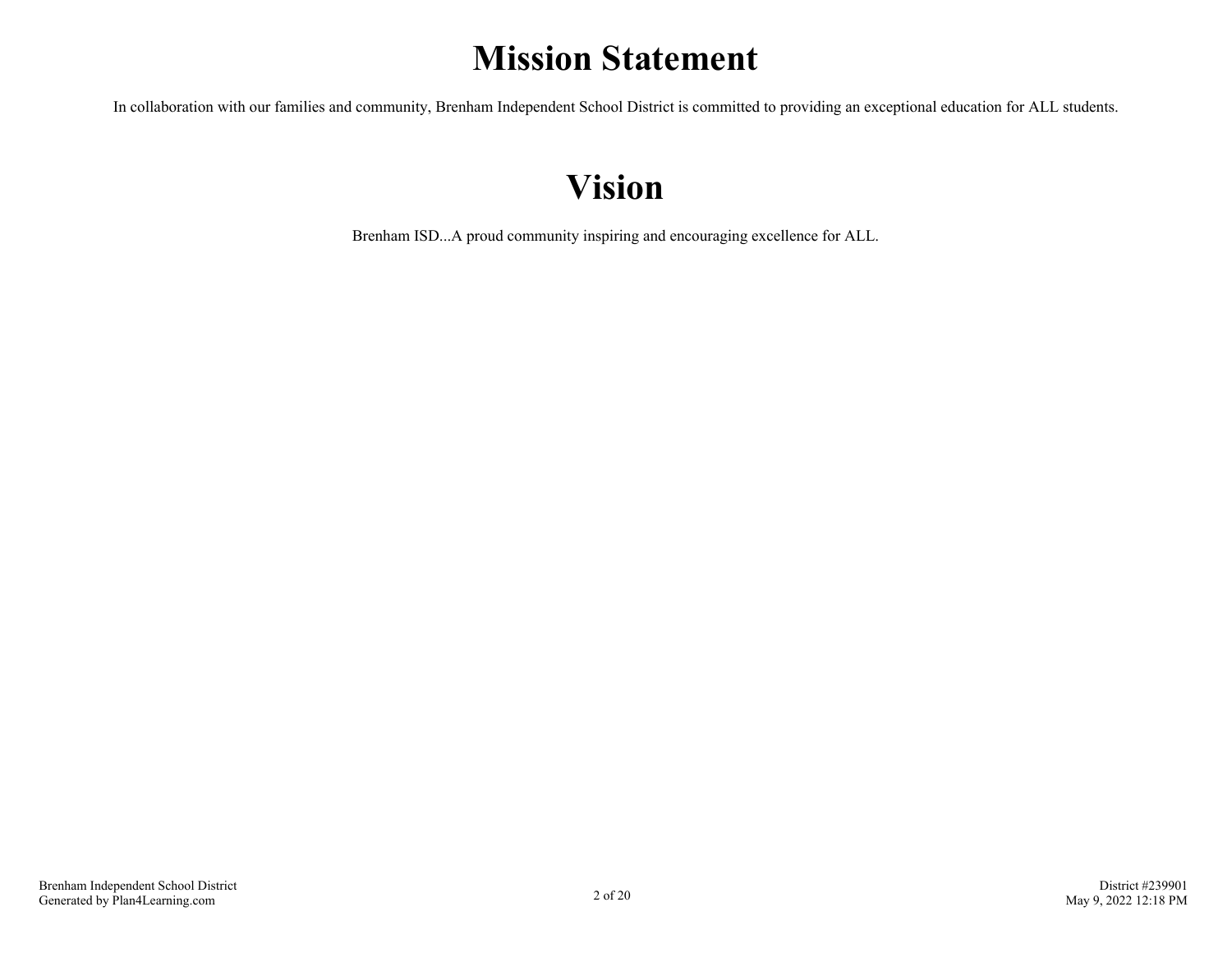### **Table of Contents**

| Comprehensive Needs Assessment Data Documentation                                                                        |    |
|--------------------------------------------------------------------------------------------------------------------------|----|
| Goals                                                                                                                    |    |
| Goal 1: Brenham ISD will provide a coordinated curriculum that is implemented through effective instructional practices. |    |
| Goal 2: Brenham ISD will develop responsible, respectful, and collaborative citizens.                                    | 13 |
| Goal 3: Brenham ISD will provide a safe and secure environment at all Brenham ISD facilities.                            | 17 |
| Goal 4: Brenham ISD will attract and retain quality staff.                                                               | 19 |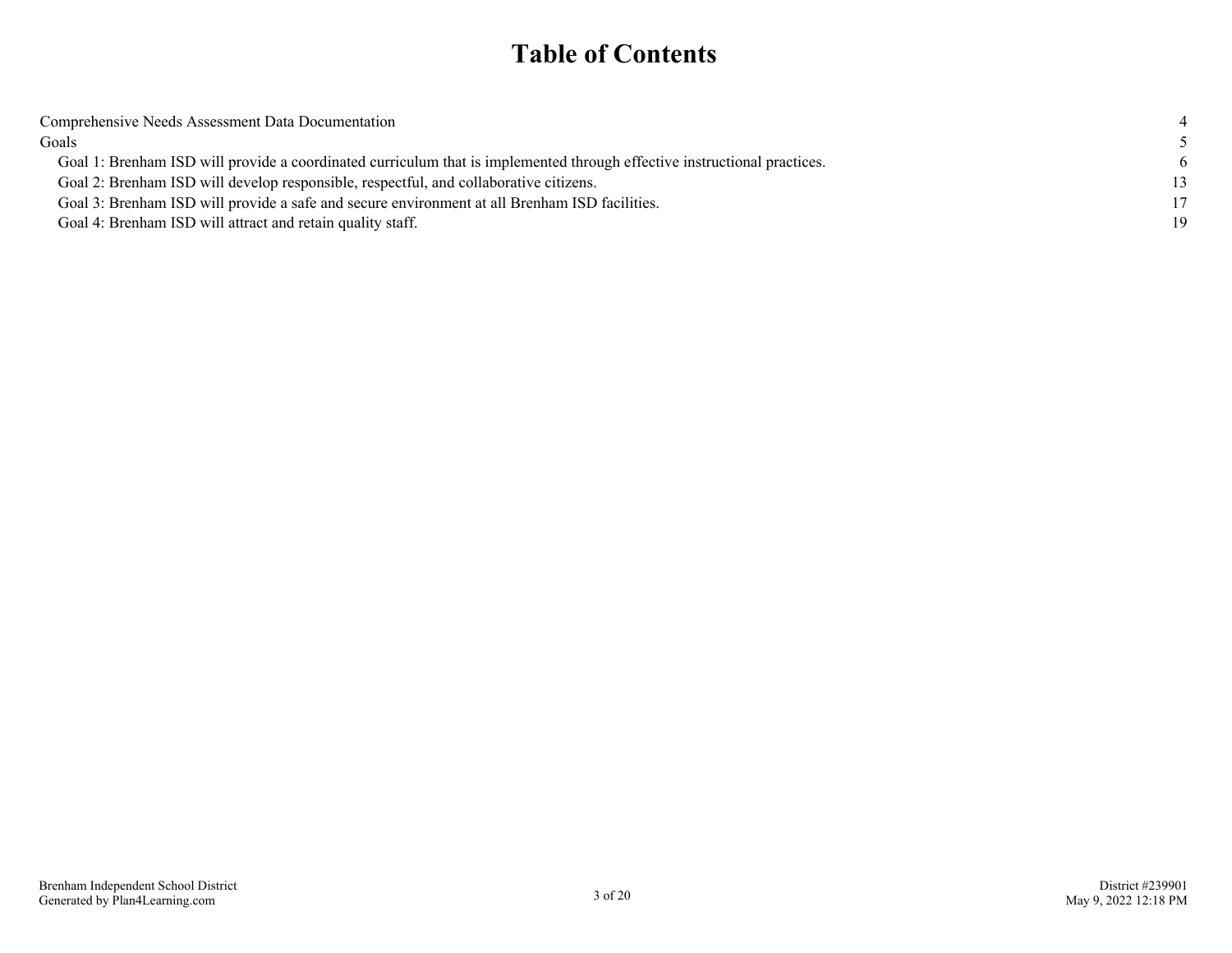# **Comprehensive Needs Assessment Data Documentation**

<span id="page-3-0"></span>The following data were used to verify the comprehensive needs assessment analysis:

#### **Improvement Planning Data**

- District goals
- Campus goals
- HB3 Reading and math goals for PreK-3
- HB3 CCMR goals
- Performance Objectives with summative review (prior year)
- Campus/District improvement plans (current and prior years)
- State and federal planning requirements

#### **Accountability Data**

- Texas Academic Performance Report (TAPR) data
- Student Achievement Domain
- Student Progress Domain
- Closing the Gaps Domain
- Federal Report Card Data

#### **Student Data: Assessments**

- State and federally required assessment information
- (STAAR) current and longitudinal results, including all versions
- State of Texas Assessments of Academic Readiness (STAAR) current and longitudinal results, including all versions
- STAAR End-of-Course current and longitudinal results, including all versions
- STAAR EL progress measure data
- Texas English Language Proficiency Assessment System (TELPAS) and TELPAS Alternate results
- Texas Primary Reading Inventory (TPRI), Tejas LEE, or other alternate early reading assessment results
- Postsecondary college, career or military-ready graduates
- Texas Success Initiative (TSI) data for postsecondary/college-ready graduates data
- Postsecondary college, career or military-ready graduates including enlisting in U. S. armed services, earning an industry based certification, earning an associate degree, graduating with completed IEP and workforce readiness
- Advanced Placement (AP) and/or International Baccalaureate (IB) assessment data
- Student failure and/or retention rates
- Prekindergarten Self-Assessment Tool

#### **Student Data: Student Groups**

- Economically Disadvantaged / Non-economically disadvantaged performance, progress, and participation data
- Special education/non-special education population including discipline, progress and participation data
- At-risk/non-at-risk population including performance, progress, discipline, attendance, and mobility data
- EL/non-EL or LEP data, including academic achievement, progress, support and accommodation needs, race, ethnicity, gender, etc.
- Gifted and talented data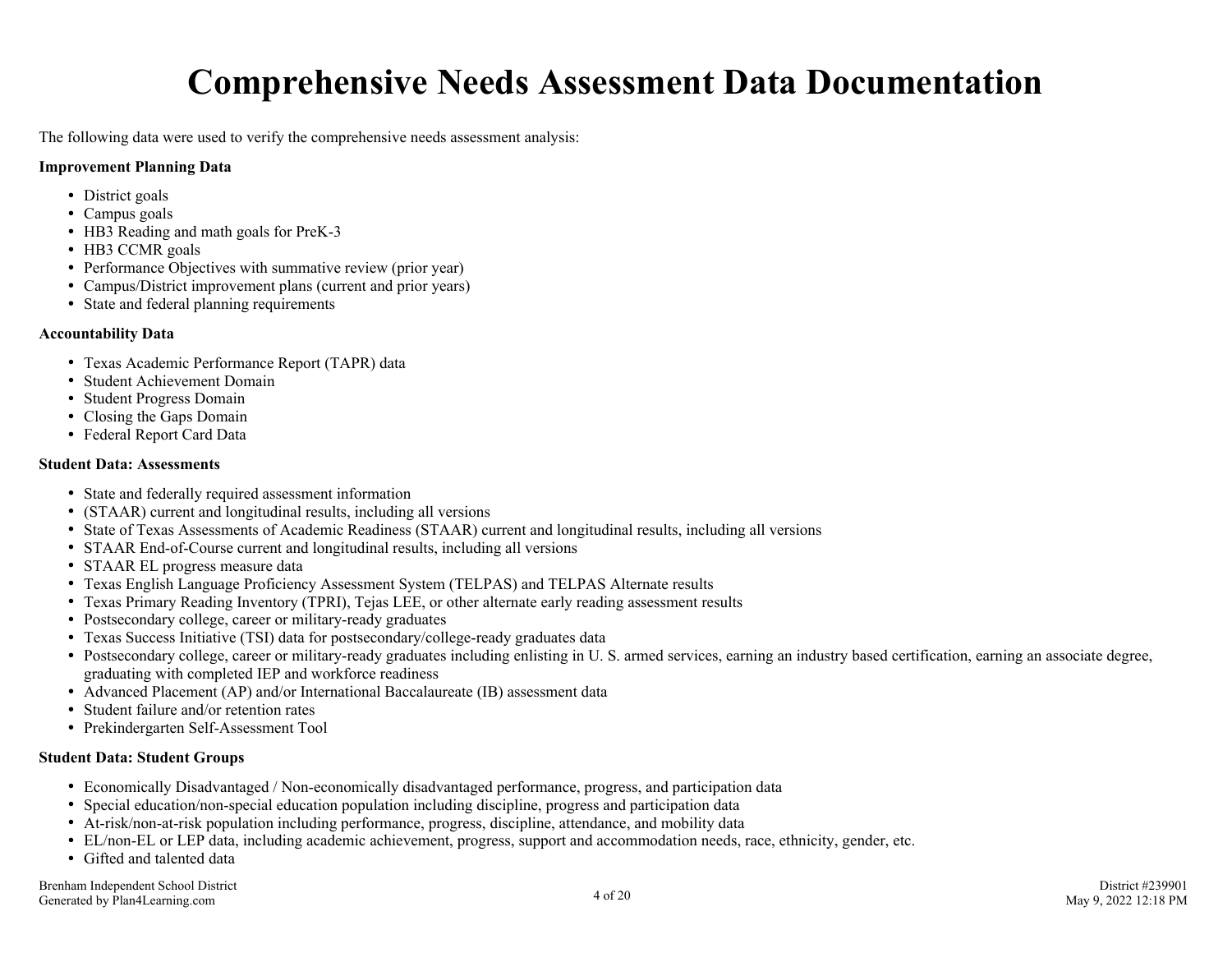- Dyslexia Data
- Dual-credit and/or college prep course completion data
- STEM and/or STEAM data

#### **Student Data: Behavior and Other Indicators**

- Completion rates and/or graduation rates data
- Annual dropout rate data
- Attendance data
- Discipline records
- Class size averages by grade and subject
- School safety data
- Enrollment trends

#### **Employee Data**

- Professional learning communities (PLC) data
- Staff surveys and/or other feedback
- Teacher/Student Ratio
- State certified and high quality staff data
- Professional development needs assessment data
- Evaluation(s) of professional development implementation and impact
- TTESS data
- T-PESS data

#### **Parent/Community Data**

• Parent surveys and/or other feedback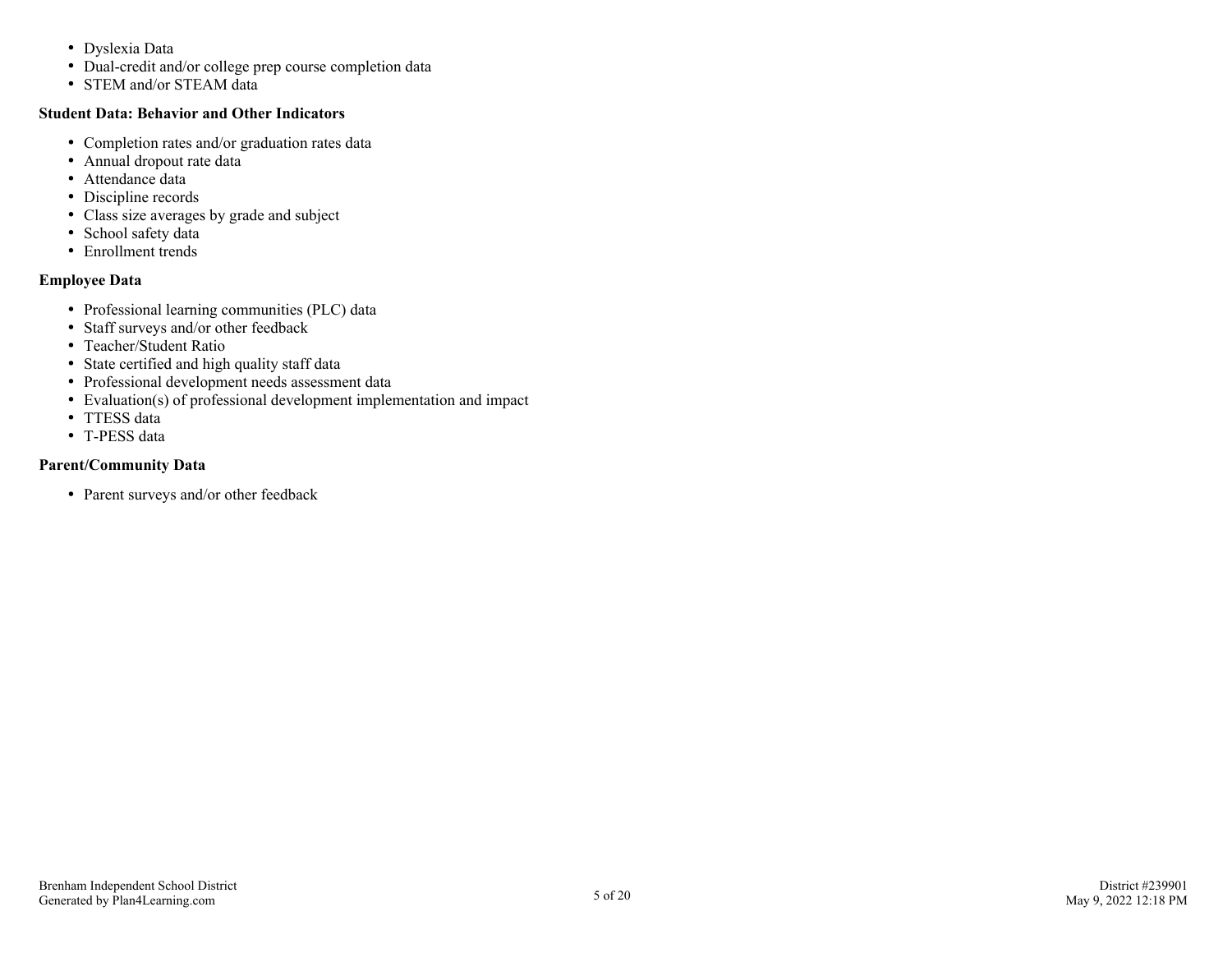# **Goals**

#### **Revised/Approved: May 9, 2022**

<span id="page-5-0"></span>**Goal 1:** Brenham ISD will provide a coordinated curriculum that is implemented through effective instructional practices.

Performance Objective 1: Brenham ISD will utilize instructional arrangements that support multiple learning opportunities to ensure an exceptional education for ALL students.

**HB3 Goal**

**Evaluation Data Sources:** MAP Growth Data STAAR Data

| <b>Strategy 1 Details</b>                                                                                                                                               |                  | <b>Reviews</b>   |                |                  |
|-------------------------------------------------------------------------------------------------------------------------------------------------------------------------|------------------|------------------|----------------|------------------|
| <b>Strategy 1:</b> Implement best instructional practices in the classroom in order to improve Tier 1 instruction.                                                      |                  | <b>Formative</b> |                | <b>Summative</b> |
| Strategy's Expected Result/Impact: Increased student achievement on MAP Growth<br><b>Staff Responsible for Monitoring: Campus Administrators</b>                        | <b>Nov</b>       | Jan              | Mar            | June             |
| <b>Schoolwide and Targeted Assistance Title I Elements: 2.4, 2.5</b>                                                                                                    |                  |                  |                |                  |
| <b>Strategy 2 Details</b>                                                                                                                                               | <b>Reviews</b>   |                  |                |                  |
| <b>Strategy 2:</b> Maintain and refine curriculum documents to ensure a guaranteed and viable curriculum and ensure access to                                           | <b>Formative</b> |                  |                | <b>Summative</b> |
| all instructional staff.<br><b>Staff Responsible for Monitoring: Instructional Coaches, Teachers</b><br><b>Schoolwide and Targeted Assistance Title I Elements: 2.5</b> | <b>Nov</b>       | Jan              | Mar            | June             |
| <b>Strategy 3 Details</b>                                                                                                                                               |                  |                  | <b>Reviews</b> |                  |
| <b>Strategy 3:</b> Instructional coaches will provide support for instructional staff within the classroom setting and team                                             |                  | <b>Formative</b> |                | <b>Summative</b> |
| planning.                                                                                                                                                               | <b>Nov</b>       | Jan              | Mar            | June             |
| Strategy's Expected Result/Impact: Increased quality of instruction and implementation of effective strategies<br>in the classroom                                      |                  |                  |                |                  |
| Staff Responsible for Monitoring: Instructional Coaches, Director of Curriculum, Instruction, and<br>Accountability                                                     |                  |                  |                |                  |
| <b>Schoolwide and Targeted Assistance Title I Elements: 2.5</b>                                                                                                         |                  |                  |                |                  |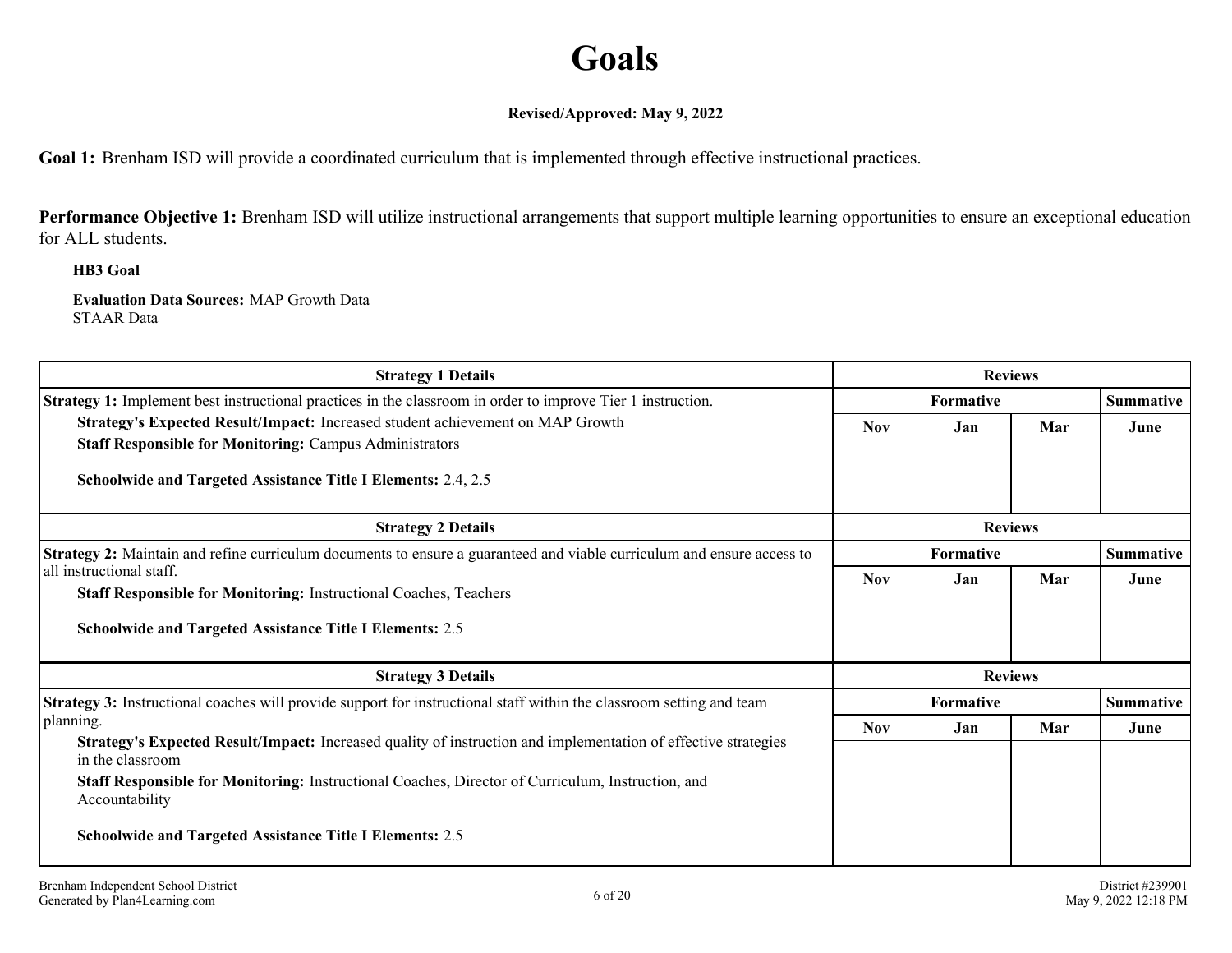| <b>Strategy 4 Details</b>                                                                                                                                                                                                        | <b>Reviews</b> |                  |     |                  |
|----------------------------------------------------------------------------------------------------------------------------------------------------------------------------------------------------------------------------------|----------------|------------------|-----|------------------|
| Strategy 4: Administrative staff will engage in campus learning walks that focus on instructional strategies and student                                                                                                         |                | <b>Formative</b> |     |                  |
| engagement.<br>Strategy's Expected Result/Impact: Teachers will be provided with more specific feedback on classroom<br>strategies and engagement                                                                                | <b>Nov</b>     | Jan              | Mar | June             |
| <b>Staff Responsible for Monitoring: District Administrators, Campus Administrators</b><br><b>Schoolwide and Targeted Assistance Title I Elements: 2.5</b>                                                                       |                |                  |     |                  |
| <b>Strategy 5 Details</b>                                                                                                                                                                                                        | <b>Reviews</b> |                  |     |                  |
| Strategy 5: Implement Professional Learning Communities to drive data-based instruction                                                                                                                                          |                | <b>Formative</b> |     |                  |
| <b>Strategy's Expected Result/Impact:</b> Increased student progress<br>Staff Responsible for Monitoring: District Administrators, Campus Administrators<br><b>Schoolwide and Targeted Assistance Title I Elements: 2.4, 2.6</b> | <b>Nov</b>     | Jan              | Mar | June             |
| <b>Strategy 6 Details</b>                                                                                                                                                                                                        |                | <b>Reviews</b>   |     |                  |
| Strategy 6: Provide a coordinated school health curriculum program.                                                                                                                                                              |                | <b>Formative</b> |     | <b>Summative</b> |
| Strategy's Expected Result/Impact: Student participation in FITNESSGRAM<br><b>Staff Responsible for Monitoring:</b> Director of Health & Safety, Campus PE teachers                                                              | <b>Nov</b>     | Jan              | Mar | June             |
| 0%<br>No Progress<br>Accomplished<br>Continue/Modify                                                                                                                                                                             | Discontinue    |                  |     |                  |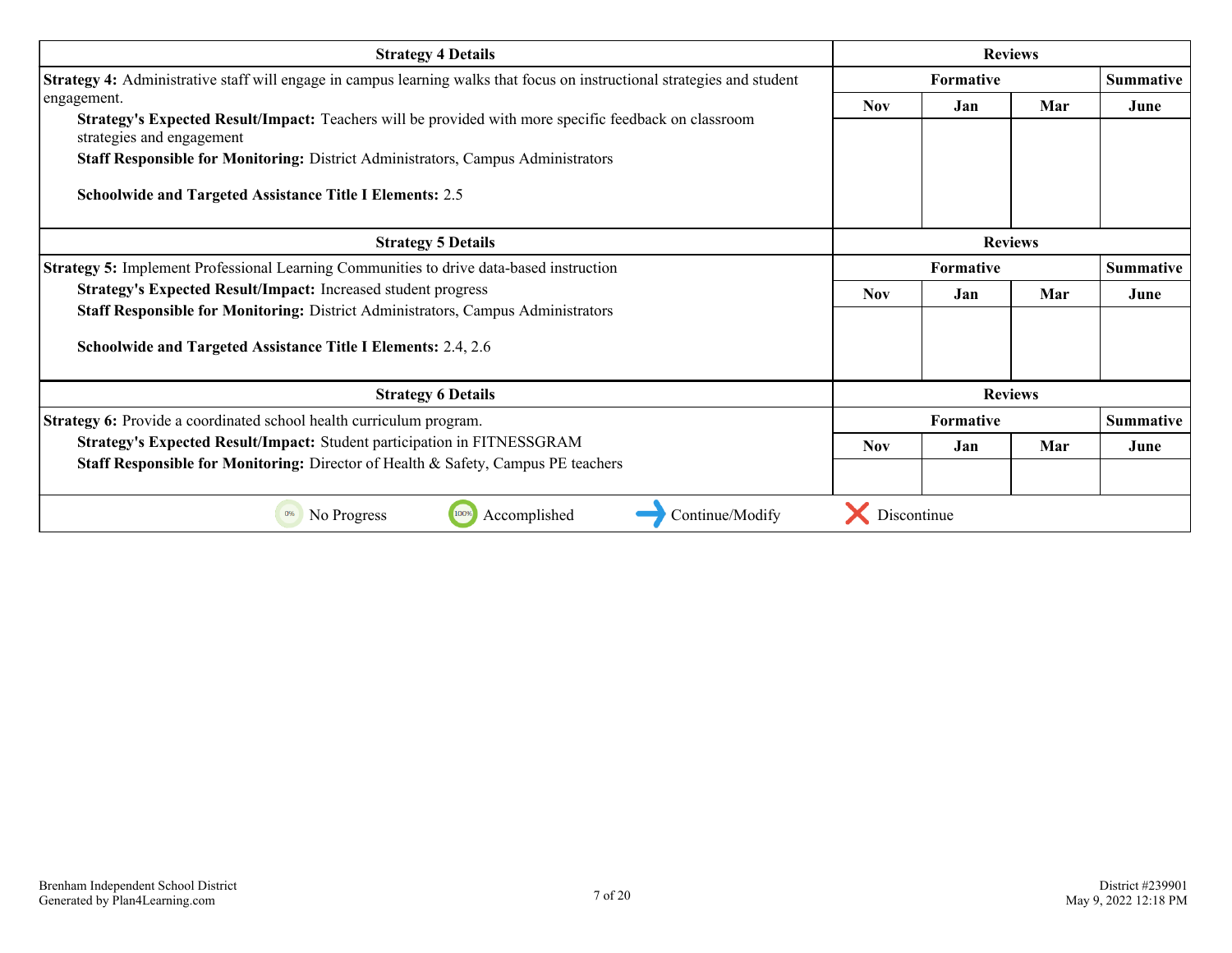**Goal 1:** Brenham ISD will provide a coordinated curriculum that is implemented through effective instructional practices.

**Performance Objective 2:** Brenham ISD will increase the number of graduates who are college and career ready by implementing, monitoring, and maintaining programs of interest.

**HB3 Goal**

**Evaluation Data Sources:** CCMR data

| <b>Strategy 1 Details</b>                                                                                                                                    |                  | <b>Reviews</b>   |     |                  |
|--------------------------------------------------------------------------------------------------------------------------------------------------------------|------------------|------------------|-----|------------------|
| Strategy 1: Develop systems to increase participation on AP Exams and increase student scores.                                                               | <b>Formative</b> |                  |     | Summative        |
| <b>Strategy's Expected Result/Impact:</b> Increase in students with a score of a 3 or higher on AP exams                                                     | <b>Nov</b>       | Jan              | Mar | June             |
| <b>Staff Responsible for Monitoring: Secondary Campus Administrators</b>                                                                                     |                  |                  |     |                  |
| Schoolwide and Targeted Assistance Title I Elements: 2.5                                                                                                     |                  |                  |     |                  |
| <b>Strategy 2 Details</b>                                                                                                                                    | <b>Reviews</b>   |                  |     |                  |
| Strategy 2: Continue to implement Science, Technology, Engineering, Art, and Math (STEAM) Academies that focus on                                            | <b>Formative</b> |                  |     | <b>Summative</b> |
| problem-based learning                                                                                                                                       | <b>Nov</b>       | Jan              | Mar | June             |
| Strategy's Expected Result/Impact: Increase in critical thinking and problem-solving skills in elementary,<br>middle school, and junior high school students |                  |                  |     |                  |
| Staff Responsible for Monitoring: Director of Curriculum, Instruction, and Accountability                                                                    |                  |                  |     |                  |
| <b>Schoolwide and Targeted Assistance Title I Elements: 2.5</b>                                                                                              |                  |                  |     |                  |
| <b>Strategy 3 Details</b>                                                                                                                                    | <b>Reviews</b>   |                  |     |                  |
| <b>Strategy 3:</b> Develop systems to increase participation on PSAT, SAT, ACT, and TSIA 2.0.                                                                |                  | <b>Formative</b> |     | <b>Summative</b> |
| Strategy's Expected Result/Impact: More students being accepted into college                                                                                 | <b>Nov</b>       | Jan              | Mar | June             |
| <b>Staff Responsible for Monitoring: Secondary Campus Administrators</b>                                                                                     |                  |                  |     |                  |
| <b>Schoolwide and Targeted Assistance Title I Elements: 2.5</b>                                                                                              |                  |                  |     |                  |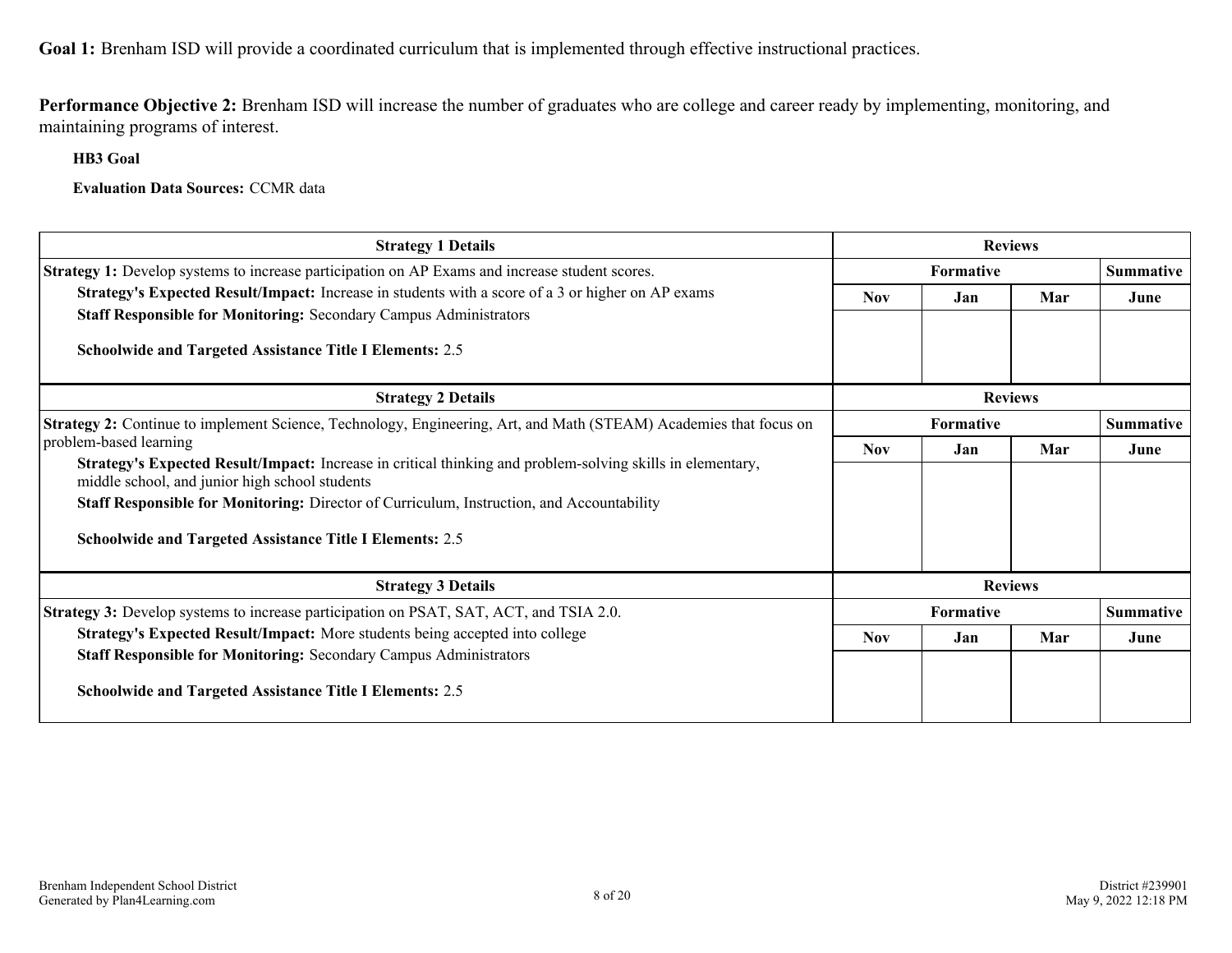| <b>Strategy 4 Details</b>                                                                                                      |            | <b>Reviews</b>   |                |                  |
|--------------------------------------------------------------------------------------------------------------------------------|------------|------------------|----------------|------------------|
| Strategy 4: Promote overall awareness of college and career choices for all students - PK-12 - including Personal              |            | Formative        |                |                  |
| <b>Graduation Plans.</b>                                                                                                       | <b>Nov</b> | Jan              | Mar            | June             |
| Strategy's Expected Result/Impact: Individualized graduation plans                                                             |            |                  |                |                  |
| <b>Staff Responsible for Monitoring: Counselors</b>                                                                            |            |                  |                |                  |
| Schoolwide and Targeted Assistance Title I Elements: 2.5, 2.6                                                                  |            |                  |                |                  |
| <b>Strategy 5 Details</b>                                                                                                      |            | <b>Reviews</b>   |                |                  |
| <b>Strategy 5:</b> Continuation and expansion of AVID to promote college and career readiness.                                 |            | Formative        |                | <b>Summative</b> |
| Strategy's Expected Result/Impact: Increase in first-generation college-bound students receiving dual credit or<br>AP scores   | <b>Nov</b> | Jan              | Mar            | June             |
| Staff Responsible for Monitoring: Secondary Campus Administrators, AVID Teams                                                  |            |                  |                |                  |
| Schoolwide and Targeted Assistance Title I Elements: 2.4, 2.5                                                                  |            |                  |                |                  |
| <b>Strategy 6 Details</b>                                                                                                      |            |                  | <b>Reviews</b> |                  |
| Strategy 6: Increase the number of Industry-Based Certifications provided with CTE services.                                   |            | <b>Formative</b> |                | <b>Summative</b> |
| Strategy's Expected Result/Impact: Increase number of students ready to enter an industry-based profession<br>after graduation | <b>Nov</b> | Jan              | Mar            | June             |
| <b>Staff Responsible for Monitoring: Director of CTE</b>                                                                       |            |                  |                |                  |
| <b>Schoolwide and Targeted Assistance Title I Elements: 2.5</b>                                                                |            |                  |                |                  |
| <b>Strategy 7 Details</b>                                                                                                      |            |                  | <b>Reviews</b> |                  |
| Strategy 7: Provide pregnancy related services as necessary to eligible students to reduce absences and increase high          |            | Formative        |                | <b>Summative</b> |
| school completion.                                                                                                             | <b>Nov</b> | Jan              | Mar            | June             |
| Strategy's Expected Result/Impact: Increase graduation rate of affected students.                                              |            |                  |                |                  |
| Staff Responsible for Monitoring: Campus Administrators, Campus Counselors                                                     |            |                  |                |                  |
|                                                                                                                                |            |                  |                |                  |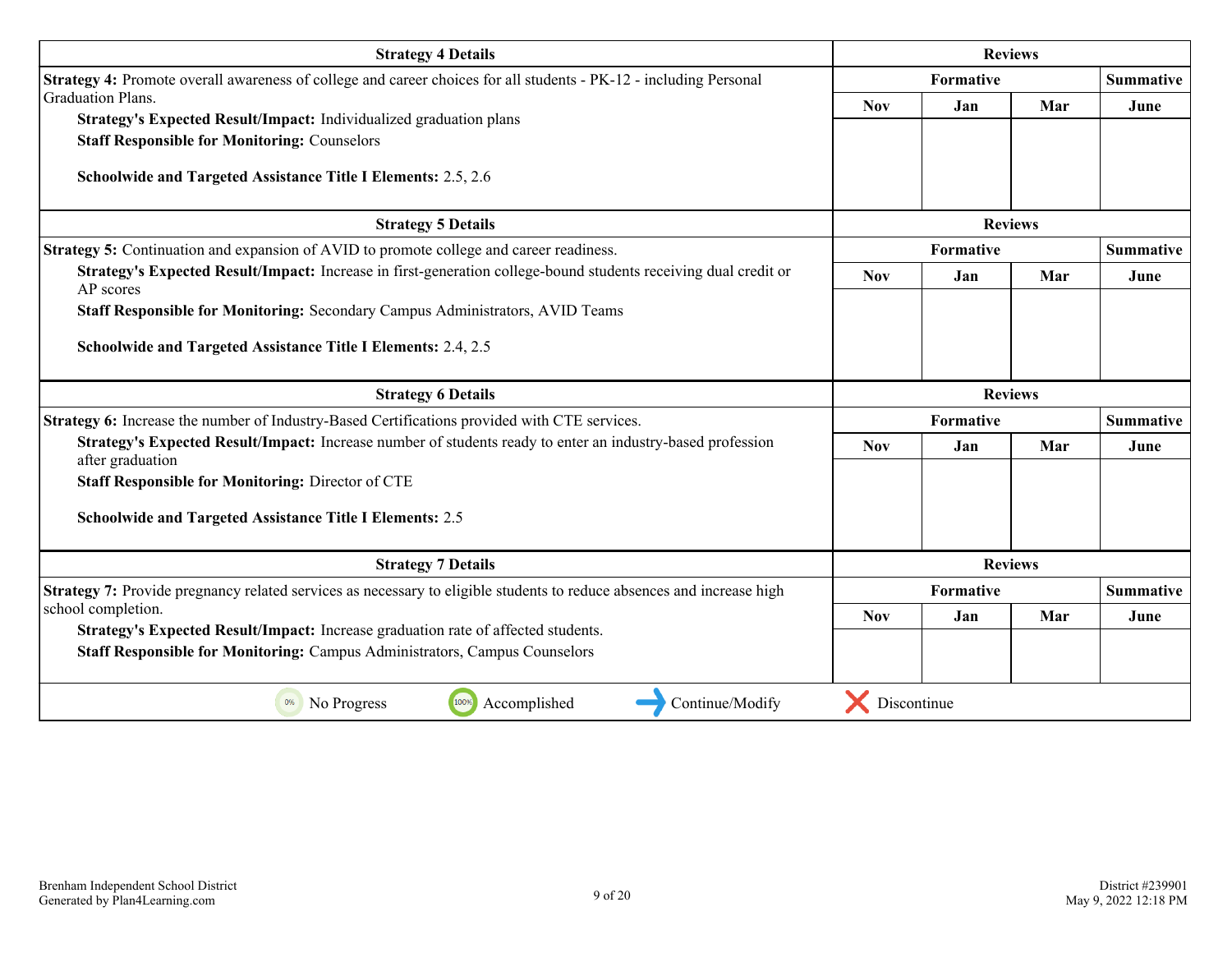**Goal 1:** Brenham ISD will provide a coordinated curriculum that is implemented through effective instructional practices.

**Performance Objective 3:** Brenham ISD will identify and provide appropriate services to all students to increase academic success including Special Education, English as a Second Language (ESL), Dyslexia, and Gifted and Talented.

**Evaluation Data Sources:** STAAR data, STAAR Alternate 2 data, MAP Growth data, TELPAS data

| <b>Strategy 1 Details</b>                                                                                                                                                                                                                                                                                                 | <b>Reviews</b>   |                  |                |                  |
|---------------------------------------------------------------------------------------------------------------------------------------------------------------------------------------------------------------------------------------------------------------------------------------------------------------------------|------------------|------------------|----------------|------------------|
| Strategy 1: Improve systems to address the learning needs of our most vulnerable student group: ELs through Bilingual,                                                                                                                                                                                                    |                  | <b>Formative</b> |                |                  |
| ESL, Sped, and Newcomer programs (for example, training in Linguistic Accommodations and Sheltered Instruction)<br>Strategy's Expected Result/Impact: Increase in course completion and passing rates                                                                                                                     | <b>Nov</b>       | Jan              | Mar            | June             |
| <b>Staff Responsible for Monitoring:</b> Director of Special Programs, Biliteracy Instructional Coach<br><b>Schoolwide and Targeted Assistance Title I Elements: 2.4</b>                                                                                                                                                  |                  |                  |                |                  |
| <b>Strategy 2 Details</b>                                                                                                                                                                                                                                                                                                 | <b>Reviews</b>   |                  |                |                  |
| <b>Strategy 2:</b> Implement systems that provide increased student access to GT, AP, and Dual Credit.                                                                                                                                                                                                                    | <b>Formative</b> |                  |                | <b>Summative</b> |
| Strategy's Expected Result/Impact: Increase in subpopulation participation in advanced courses<br>Staff Responsible for Monitoring: Assistant Superintendent of Curriculum and Instruction, Director of<br>Curriculum, Instruction, and Accountability<br><b>Schoolwide and Targeted Assistance Title I Elements: 2.5</b> | <b>Nov</b>       | Jan              | Mar            | June             |
| <b>Strategy 3 Details</b>                                                                                                                                                                                                                                                                                                 |                  |                  | <b>Reviews</b> |                  |
| <b>Strategy 3:</b> Utilize CSI to serve the needs of gifted and talented students - as well as GATEWAY to serve third through                                                                                                                                                                                             |                  | Formative        |                | <b>Summative</b> |
| sixth grade students.<br>Strategy's Expected Result/Impact: Increase in GT students achieving Masters on STAAR                                                                                                                                                                                                            | <b>Nov</b>       | Jan              | Mar            | June             |
| <b>Staff Responsible for Monitoring: Director of Special Programs</b><br><b>Schoolwide and Targeted Assistance Title I Elements: 2.5</b>                                                                                                                                                                                  |                  |                  |                |                  |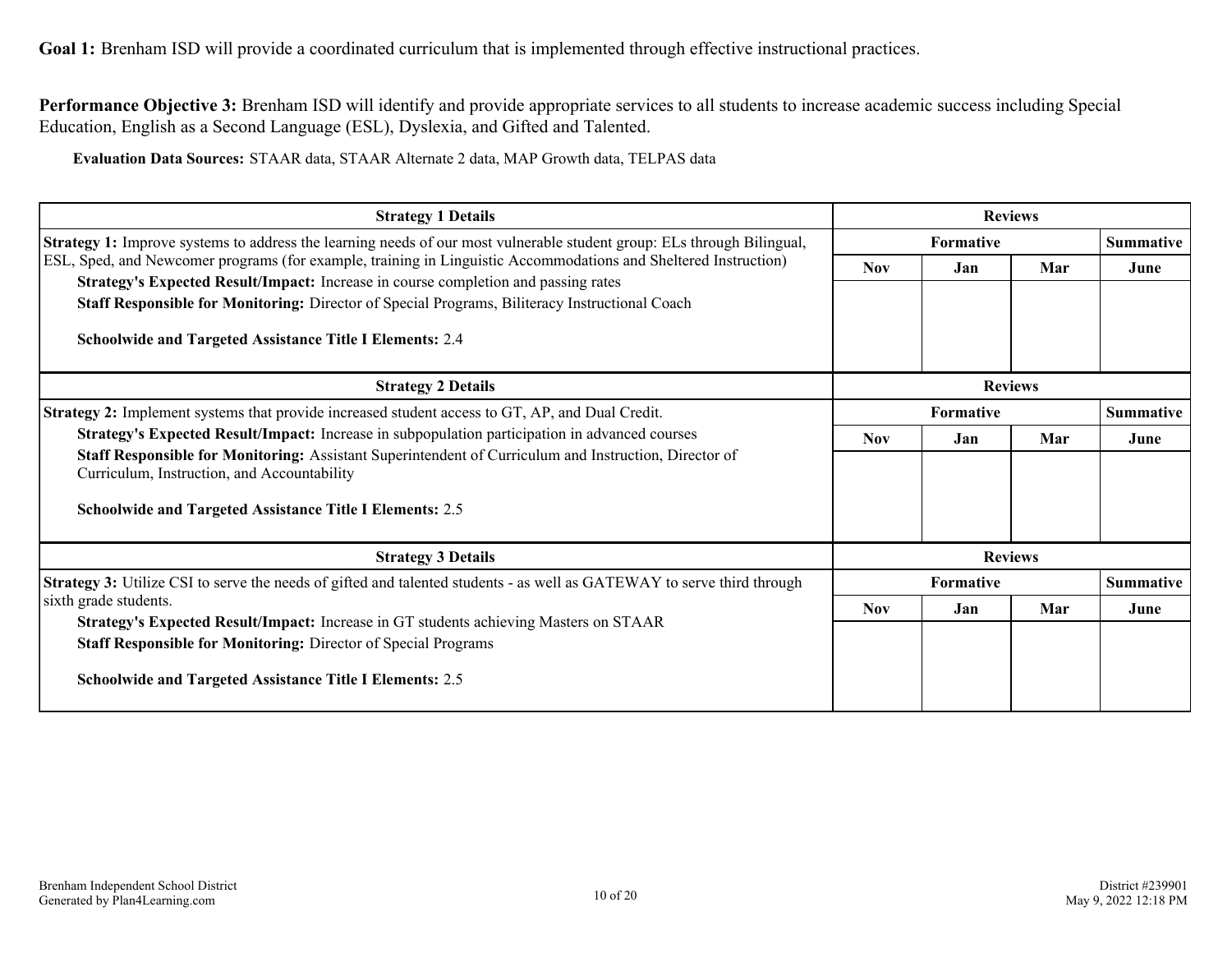| <b>Strategy 4 Details</b>                                                                                                         |            |           | <b>Reviews</b> |                  |
|-----------------------------------------------------------------------------------------------------------------------------------|------------|-----------|----------------|------------------|
| Strategy 4: Provide Special Education and General Education staff professional development on differentiated instruction          |            | Formative |                | <b>Summative</b> |
| to strengthen instructional support for special education students and monitor the effectiveness.                                 | <b>Nov</b> | Jan       | Mar            | June             |
| Strategy's Expected Result/Impact: Improved RDA rating                                                                            |            |           |                |                  |
| Staff Responsible for Monitoring: Director of Special Education                                                                   |            |           |                |                  |
| Schoolwide and Targeted Assistance Title I Elements: 2.4, 2.6 - Results Driven Accountability                                     |            |           |                |                  |
|                                                                                                                                   |            |           |                |                  |
| <b>Strategy 5 Details</b>                                                                                                         |            |           | <b>Reviews</b> |                  |
| Strategy 5: Provide district support for assessment administration, development, and data disaggregation to monitor all           |            | Formative |                | <b>Summative</b> |
| students - including all special populations.                                                                                     | <b>Nov</b> | Jan       | Mar            | June             |
| Strategy's Expected Result/Impact: Teachers have a better understanding of student needs to provide<br>differentiated instruction |            |           |                |                  |
| Staff Responsible for Monitoring: Director of Special Education, Director of Special Programs                                     |            |           |                |                  |
|                                                                                                                                   |            |           |                |                  |
| Schoolwide and Targeted Assistance Title I Elements: 2.4, 2.6                                                                     |            |           |                |                  |
|                                                                                                                                   |            |           |                |                  |
| <b>Strategy 6 Details</b>                                                                                                         |            |           | <b>Reviews</b> |                  |
| <b>Strategy 6:</b> Monitor the number of special education students placed in DAEP and ISS                                        |            | Formative |                | <b>Summative</b> |
| Strategy's Expected Result/Impact: Improved RDA rating                                                                            | <b>Nov</b> | Jan       | Mar            | June             |
| <b>Staff Responsible for Monitoring: Campus Administrators</b>                                                                    |            |           |                |                  |
| Schoolwide and Targeted Assistance Title I Elements: 2.4, 2.6 - Results Driven Accountability                                     |            |           |                |                  |
|                                                                                                                                   |            |           |                |                  |
| <b>Strategy 7 Details</b>                                                                                                         |            |           | <b>Reviews</b> |                  |
| Strategy 7: Provide regular monitoring of 504 student performance with accommodations and interventions.                          |            | Formative |                | <b>Summative</b> |
| Strategy's Expected Result/Impact: Increase in course completion and passing rate                                                 | <b>Nov</b> | Jan       | Mar            | June             |
| Staff Responsible for Monitoring: Director of Special Education                                                                   |            |           |                |                  |
| Schoolwide and Targeted Assistance Title I Elements: 2.4, 2.6                                                                     |            |           |                |                  |
|                                                                                                                                   |            |           |                |                  |
| <b>Strategy 8 Details</b>                                                                                                         |            |           | <b>Reviews</b> |                  |
| Strategy 8: Provide support and oversight of dyslexia services and instruction to all eligible students.                          |            | Formative |                | <b>Summative</b> |
| Strategy's Expected Result/Impact: Students successfully completing and exiting the dyslexia program within                       | <b>Nov</b> | Jan       | Mar            | June             |
| 3 years                                                                                                                           |            |           |                |                  |
| Staff Responsible for Monitoring: Director of Special Education                                                                   |            |           |                |                  |
| Schoolwide and Targeted Assistance Title I Elements: 2.4, 2.6                                                                     |            |           |                |                  |
|                                                                                                                                   |            |           |                |                  |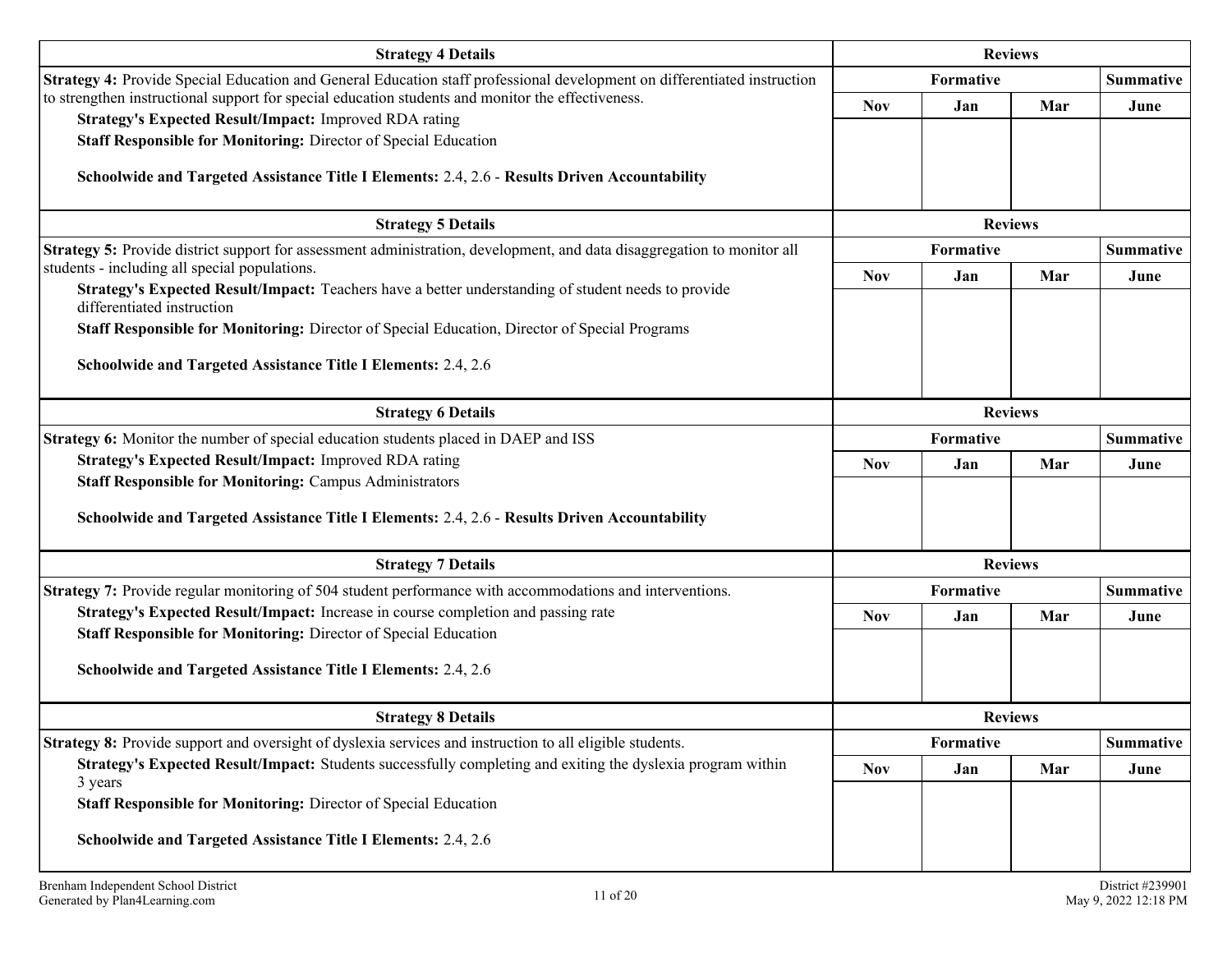| <b>Strategy 9 Details</b>                                                                                                                                           | <b>Reviews</b>   |                |     |                  |
|---------------------------------------------------------------------------------------------------------------------------------------------------------------------|------------------|----------------|-----|------------------|
| <b>Strategy 9:</b> Biliteracy Instructional Coach will provide support for instructional staff within the bilingual and ESL                                         | <b>Formative</b> |                |     | <b>Summative</b> |
| classroom settings and team planning.                                                                                                                               | <b>Nov</b>       | Jan            | Mar | June             |
| Strategy's Expected Result/Impact: Increased quality of instruction and implementation of effective sheltered<br>instructional strategies in the classroom          |                  |                |     |                  |
| Staff Responsible for Monitoring: Biliteracy Instructional Coach, Director of Curriculum, Instruction, and<br>Accountability, Director of Special Programs          |                  |                |     |                  |
| Schoolwide and Targeted Assistance Title I Elements: 2.4, 2.5                                                                                                       |                  |                |     |                  |
| <b>Strategy 10 Details</b>                                                                                                                                          |                  | <b>Reviews</b> |     |                  |
| <b>Strategy 10:</b> Design and implement extended day/year learning and credit recovery opportunities for students not mastering                                    | <b>Formative</b> |                |     | <b>Summative</b> |
| the curriculum and in need of additional supports (for example - intervention periods, after-school, summer school) for<br>students at-risk for failure or dropout. | <b>Nov</b>       | Jan.           | Mar | June             |
| Strategy's Expected Result/Impact: Increase in course completion and fewer failures                                                                                 |                  |                |     |                  |
| <b>Staff Responsible for Monitoring: Campus Administrators</b>                                                                                                      |                  |                |     |                  |
| <b>Schoolwide and Targeted Assistance Title I Elements: 2.6</b>                                                                                                     |                  |                |     |                  |
| Continue/Modify<br>0%<br>No Progress<br>100%<br>Accomplished                                                                                                        | Discontinue      |                |     |                  |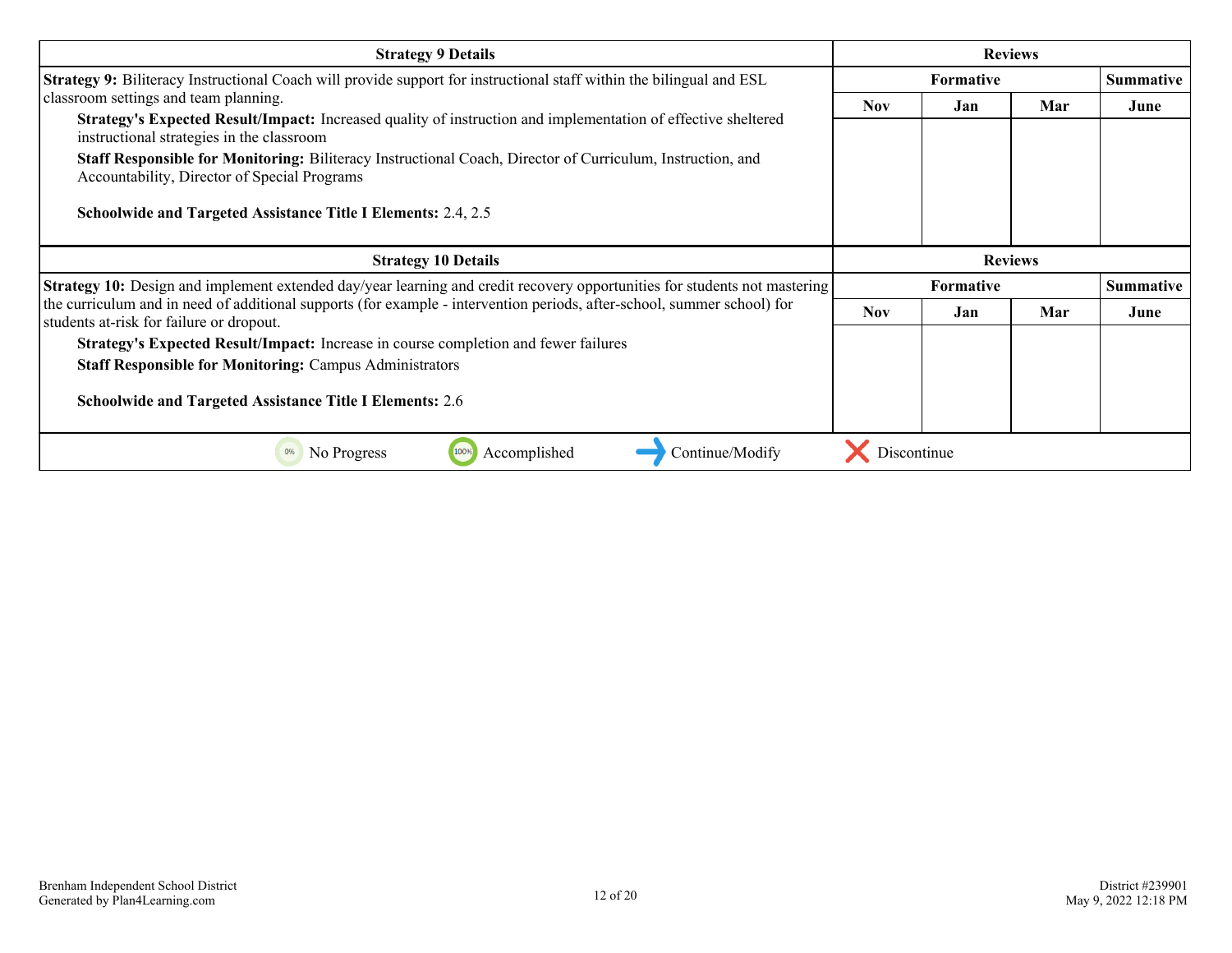**Goal 1:** Brenham ISD will provide a coordinated curriculum that is implemented through effective instructional practices.

**Performance Objective 4:** Brenham ISD will establish and maintain technology infrastructure and equipment and will provide current technological tools to support students and staff.

| <b>Strategy 1 Details</b>                                                                                                                                 |                  | <b>Reviews</b>   |                |                  |
|-----------------------------------------------------------------------------------------------------------------------------------------------------------|------------------|------------------|----------------|------------------|
| Strategy 1: Refresh staff and student devices in five-year increments.                                                                                    | Formative        |                  |                | <b>Summative</b> |
| Strategy's Expected Result/Impact: Students and staff have access to up-to-date technology                                                                | <b>Nov</b>       | Jan              | Mar            | June             |
| Staff Responsible for Monitoring: Director of Information Technology                                                                                      |                  |                  |                |                  |
| <b>Schoolwide and Targeted Assistance Title I Elements: 2.5</b>                                                                                           |                  |                  |                |                  |
| <b>Strategy 2 Details</b>                                                                                                                                 | <b>Reviews</b>   |                  |                |                  |
| Strategy 2: Integrate Technology Application TEKS into all areas of the K-12 curriculum to improve academic                                               | <b>Formative</b> |                  |                | <b>Summative</b> |
| achievement and ensure technology literacy by the end of 8th grade. Continue and increase offerings of Technology<br>Application classes for grades 9-12. | <b>Nov</b>       | Jan              | Mar            | June             |
| Strategy's Expected Result/Impact: Increase enrollment in 9-12 Tech Apps courses                                                                          |                  |                  |                |                  |
| Staff Responsible for Monitoring: Department of Information Technology                                                                                    |                  |                  |                |                  |
| <b>Schoolwide and Targeted Assistance Title I Elements: 2.5</b>                                                                                           |                  |                  |                |                  |
| <b>Strategy 3 Details</b>                                                                                                                                 |                  |                  | <b>Reviews</b> |                  |
| Strategy 3: Provide alternative options for learning support using technology for At-Risk, LEP, and GT students with                                      |                  | <b>Formative</b> |                | <b>Summative</b> |
| analytics, reporting, and assessment.<br>Strategy's Expected Result/Impact: Differentiated instruction to meet the needs of special student populations   | <b>Nov</b>       | Jan              | Mar            | June             |
| Staff Responsible for Monitoring: Director of Curriculum, Instruction, and Accountability, Director of Special<br>Programs                                |                  |                  |                |                  |
| Schoolwide and Targeted Assistance Title I Elements: 2.4, 2.6                                                                                             |                  |                  |                |                  |
| 100%<br>No Progress<br>Accomplished<br>Continue/Modify<br>0%                                                                                              | Discontinue      |                  |                |                  |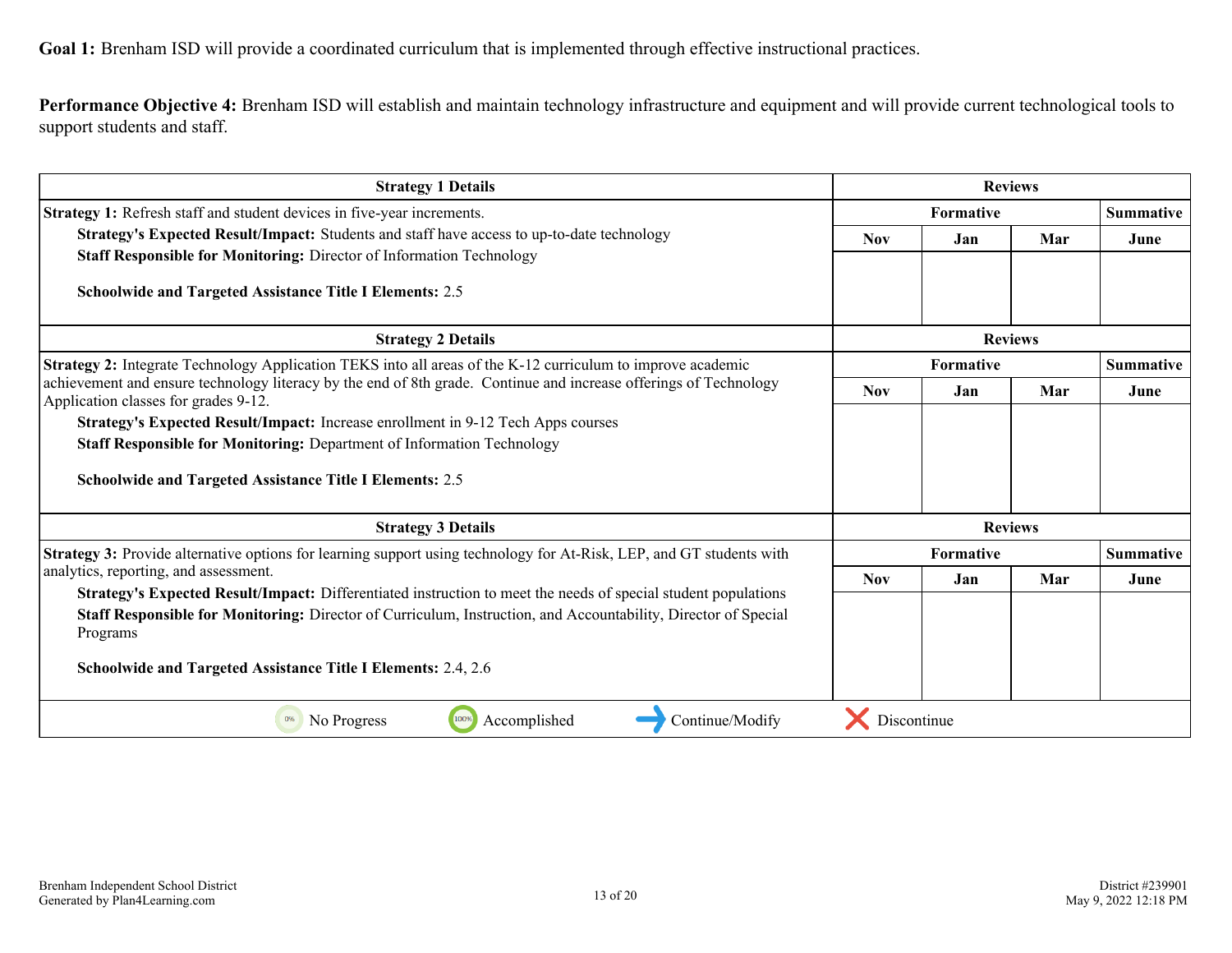<span id="page-13-0"></span>**Goal 2:** Brenham ISD will develop responsible, respectful, and collaborative citizens.

**Performance Objective 1:** Brenham ISD will continue to implement a positive behavior intervention program on each campus.

**Evaluation Data Sources:** Number of campuses implementing program Discipline Data

| <b>Strategy 1 Details</b>                                                                                                                                                                  | <b>Reviews</b>           |     |                |                  |
|--------------------------------------------------------------------------------------------------------------------------------------------------------------------------------------------|--------------------------|-----|----------------|------------------|
| <b>Strategy 1:</b> Continue training staff in Non-Violent Crisis Intervention.                                                                                                             | <b>Formative</b>         |     |                | Summative        |
| Strategy's Expected Result/Impact: Fewer discipline referrals                                                                                                                              | Mar<br><b>Nov</b><br>Jan |     |                | June             |
| Staff Responsible for Monitoring: Director of Special Education                                                                                                                            |                          |     |                |                  |
| <b>Strategy 2 Details</b>                                                                                                                                                                  |                          |     | <b>Reviews</b> |                  |
| <b>Strategy 2:</b> Campus Behavior Coordinators and their leadership teams participate in ongoing EBIS training and                                                                        | <b>Formative</b>         |     |                | <b>Summative</b> |
| implementation of strategies with students.                                                                                                                                                | <b>Nov</b>               | Jan | Mar            | June             |
| Strategy's Expected Result/Impact: Promotion of positive and safe school culture.<br>Staff Responsible for Monitoring: Assistant Superintendent of Student Services, Campus Administrators |                          |     |                |                  |
| Accomplished<br>0%<br>Continue/Modify<br>No Progress<br>100%                                                                                                                               | Discontinue              |     |                |                  |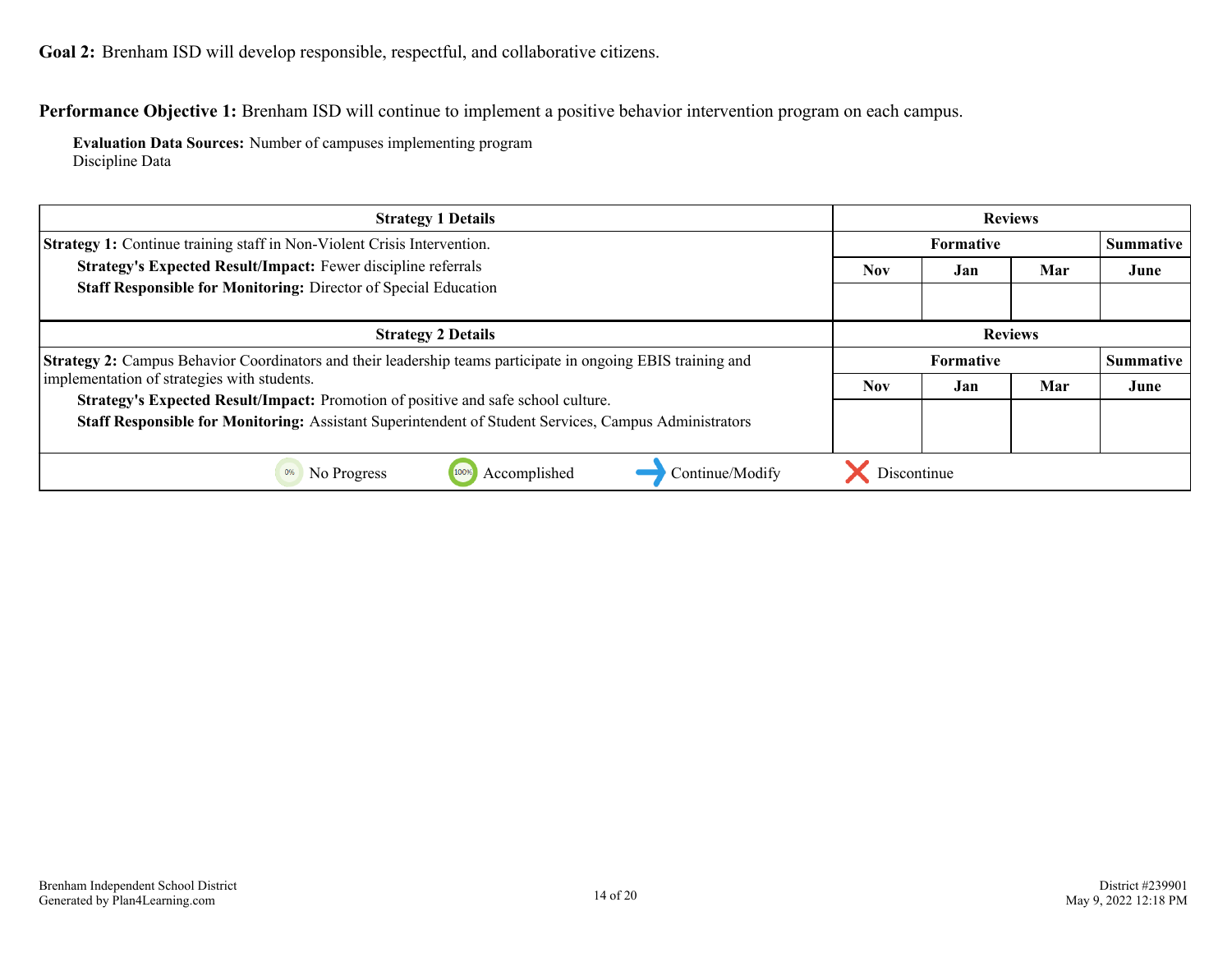**Goal 2:** Brenham ISD will develop responsible, respectful, and collaborative citizens.

**Performance Objective 2:** Provide social and emotional learning to all students.

**Evaluation Data Sources:** Counseling data

| <b>Strategy 1 Details</b>                                                                                                                                                                                                                       |                | <b>Reviews</b>   |     |                  |
|-------------------------------------------------------------------------------------------------------------------------------------------------------------------------------------------------------------------------------------------------|----------------|------------------|-----|------------------|
| Strategy 1: Address issues related to education about the prevention of dating violence, discrimination, harassment, and                                                                                                                        |                | <b>Formative</b> |     | <b>Summative</b> |
| retaliation. BISD Board Policy FFH (Local)                                                                                                                                                                                                      | <b>Nov</b>     | Jan              | Mar | June             |
| Strategy's Expected Result/Impact: Awareness education provided to students and parents                                                                                                                                                         |                |                  |     |                  |
| <b>Staff Responsible for Monitoring: Campus Administrators, Campus Counselors</b>                                                                                                                                                               |                |                  |     |                  |
| <b>Strategy 2 Details</b>                                                                                                                                                                                                                       | <b>Reviews</b> |                  |     |                  |
| <b>Strategy 2:</b> Ensure that campus counselors focus on the implementation of a comprehensive counseling program and assist                                                                                                                   |                | <b>Formative</b> |     |                  |
| students to develop the skills they need to enhance their personal, social, and emotional development. Counselors will<br>address trauma resolution, early mental health intervention, promotion of positive mental health, and substance abuse | <b>Nov</b>     | Jan              | Mar | June             |
| prevention and intervention.                                                                                                                                                                                                                    |                |                  |     |                  |
| Strategy's Expected Result/Impact: Number of students seen by campus counselors<br>Training provided to staff                                                                                                                                   |                |                  |     |                  |
| <b>Staff Responsible for Monitoring: Campus Administrators, Campus Counselors</b>                                                                                                                                                               |                |                  |     |                  |
| <b>Strategy 3 Details</b>                                                                                                                                                                                                                       |                | <b>Reviews</b>   |     |                  |
| <b>Strategy 3:</b> Coordinate services impacted in the area of Social and Emotional Learning - including BARK notifications and                                                                                                                 |                | <b>Formative</b> |     | <b>Summative</b> |
| Crisis Go reports.                                                                                                                                                                                                                              | <b>Nov</b>     | Jan              | Mar | June             |
| Strategy's Expected Result/Impact: Fewer notifications through the BARK system<br>Number of reports in Crisis Go                                                                                                                                |                |                  |     |                  |
| <b>Staff Responsible for Monitoring: Director of Health and Safety</b>                                                                                                                                                                          |                |                  |     |                  |
| 1009<br>Accomplished<br>0%<br>No Progress<br>Continue/Modify                                                                                                                                                                                    | Discontinue    |                  |     |                  |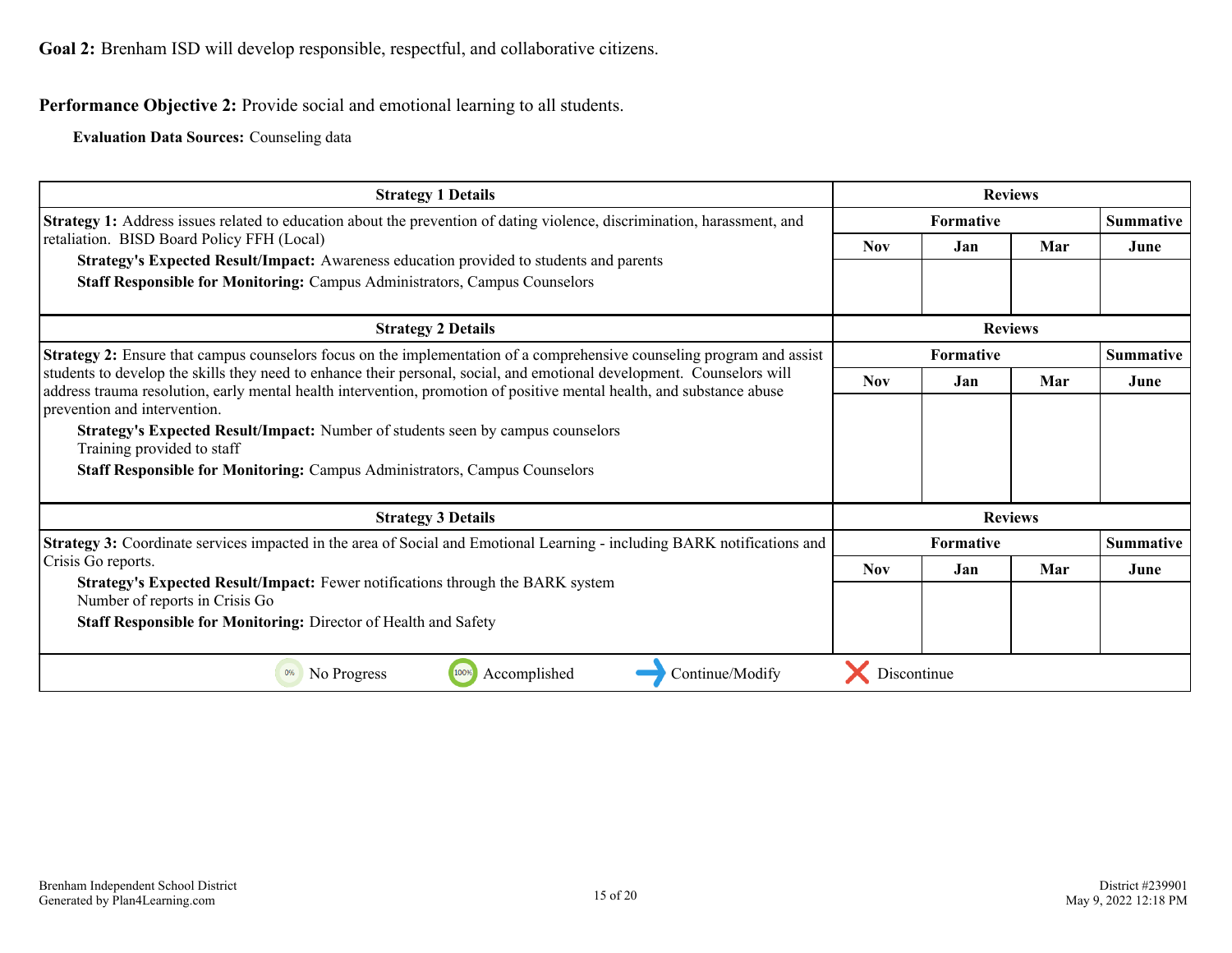**Performance Objective 3:** Brenham ISD will be 100% compliant with safety and security audits, drills, and crisis management plan requirements.

**Evaluation Data Sources:** Incident report data, Meeting and training agendas and sign-in sheets

| <b>Strategy 1 Details</b>                                                                                                                                                                        |                |                                      | <b>Reviews</b> |                  |
|--------------------------------------------------------------------------------------------------------------------------------------------------------------------------------------------------|----------------|--------------------------------------|----------------|------------------|
| <b>Strategy 1:</b> Provide bully prevention training for staff annually that includes identification, response to, and reporting of                                                              |                | Formative                            |                |                  |
| bullying or bully-like behavior. BISD Board Policy FFI (Local)<br>Strategy's Expected Result/Impact: Reduction in the number of bullying incidents and office referrals                          | <b>Nov</b>     | Jan                                  | Mar            | June             |
| <b>Staff Responsible for Monitoring: Campus Administrators</b>                                                                                                                                   |                |                                      |                |                  |
| <b>Strategy 2 Details</b>                                                                                                                                                                        |                |                                      | <b>Reviews</b> |                  |
| Strategy 2: Train all staff, students, parents, and community on the safety procedures for each campus and district.                                                                             |                | Formative<br><b>Summative</b>        |                |                  |
| Strategy's Expected Result/Impact: A coordinated effort to maintain campus safety                                                                                                                | <b>Nov</b>     | Jan                                  | Mar            | June             |
| <b>Staff Responsible for Monitoring: Campus Admininstrators</b>                                                                                                                                  |                |                                      |                |                  |
| <b>Strategy 3 Details</b>                                                                                                                                                                        | <b>Reviews</b> |                                      |                |                  |
| Strategy 3: Monitor safety and security of campuses by reviewing the use of Raptor on all campuses, updating security                                                                            |                | Formative<br><b>Summative</b>        |                |                  |
| cameras and software at all facilities, conducting required safety audits of all facilities, and provide annual updated safety<br>training for staff.                                            | <b>Nov</b>     | Jan                                  | Mar            | June             |
| Strategy's Expected Result/Impact: Improvement shown through campus safety audits<br>Staff Responsible for Monitoring: Assistant Superintendent of Operations, Director of Health and Safety     |                |                                      |                |                  |
| <b>Strategy 4 Details</b>                                                                                                                                                                        |                |                                      | <b>Reviews</b> |                  |
| Strategy 4: Train required personnel in CPR and AED equipment, train required personnel on diabetic policies and                                                                                 |                | Formative                            |                | <b>Summative</b> |
| procedures, concussion policy, and allergy/anaphylaxis procedures.                                                                                                                               | <b>Nov</b>     | Jan                                  | Mar            | June             |
| Strategy's Expected Result/Impact: Increase completion of certificates<br>Staff Responsible for Monitoring: Assistant Superintendent of Operations, Director of Health and Safety, Lead<br>Nurse |                |                                      |                |                  |
| <b>Strategy 5 Details</b>                                                                                                                                                                        |                |                                      | <b>Reviews</b> |                  |
| <b>Strategy 5:</b> Implement, maintain, and provide training for a digital environment that ensures the security of all student and                                                              |                | <b>Summative</b><br><b>Formative</b> |                |                  |
| staff data.<br>Strategy's Expected Result/Impact: Increase in student technology usage for instructional purposes                                                                                | <b>Nov</b>     | Jan                                  | Mar            | June             |
| Staff Responsible for Monitoring: Director of Information Technology                                                                                                                             |                |                                      |                |                  |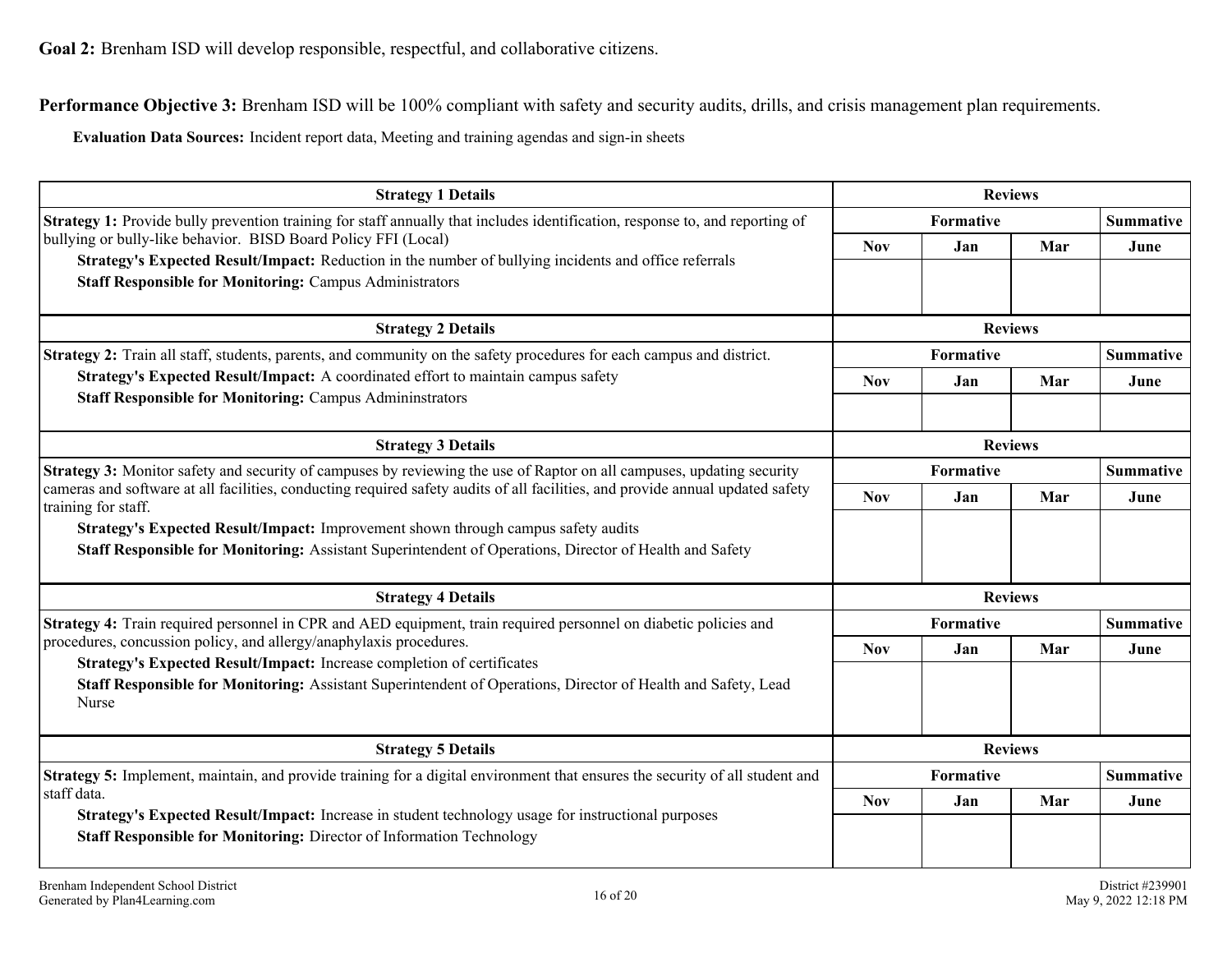| <b>Strategy 6 Details</b>                                                                                                                  | <b>Reviews</b>   |                  |                |                  |
|--------------------------------------------------------------------------------------------------------------------------------------------|------------------|------------------|----------------|------------------|
| Strategy 6: Provide training for all staff members on the identification and reporting of sexual harassment, sexual abuse,                 |                  | <b>Formative</b> |                |                  |
| and maltreatment of children. All campus administrators will complete Title IX training by KBS Law Group. BISD Board<br>Policy FFG (Local) | <b>Nov</b>       | Jan              | Mar            | June             |
| <b>Strategy's Expected Result/Impact:</b> 100% of BISD staff completion of the training                                                    |                  |                  |                |                  |
| <b>Staff Responsible for Monitoring: Director of Human Resources</b>                                                                       |                  |                  |                |                  |
|                                                                                                                                            |                  |                  |                |                  |
| <b>Strategy 7 Details</b>                                                                                                                  |                  |                  | <b>Reviews</b> |                  |
| <b>Strategy 7:</b> Provide annual training to staff on the warning signs of students for suicide prevention.                               | <b>Formative</b> |                  |                | <b>Summative</b> |
| <b>Strategy's Expected Result/Impact:</b> 100% of BISD staff completion of the training<br>Number of students seen by campus counselors    | <b>Nov</b>       | Jan              | Mar            | June             |
| Staff Responsible for Monitoring: Director of Human Resources, Campus Counselors                                                           |                  |                  |                |                  |
|                                                                                                                                            |                  |                  |                |                  |
| Accomplished<br>Continue/Modify<br>No Progress<br>0%                                                                                       | Discontinue      |                  |                |                  |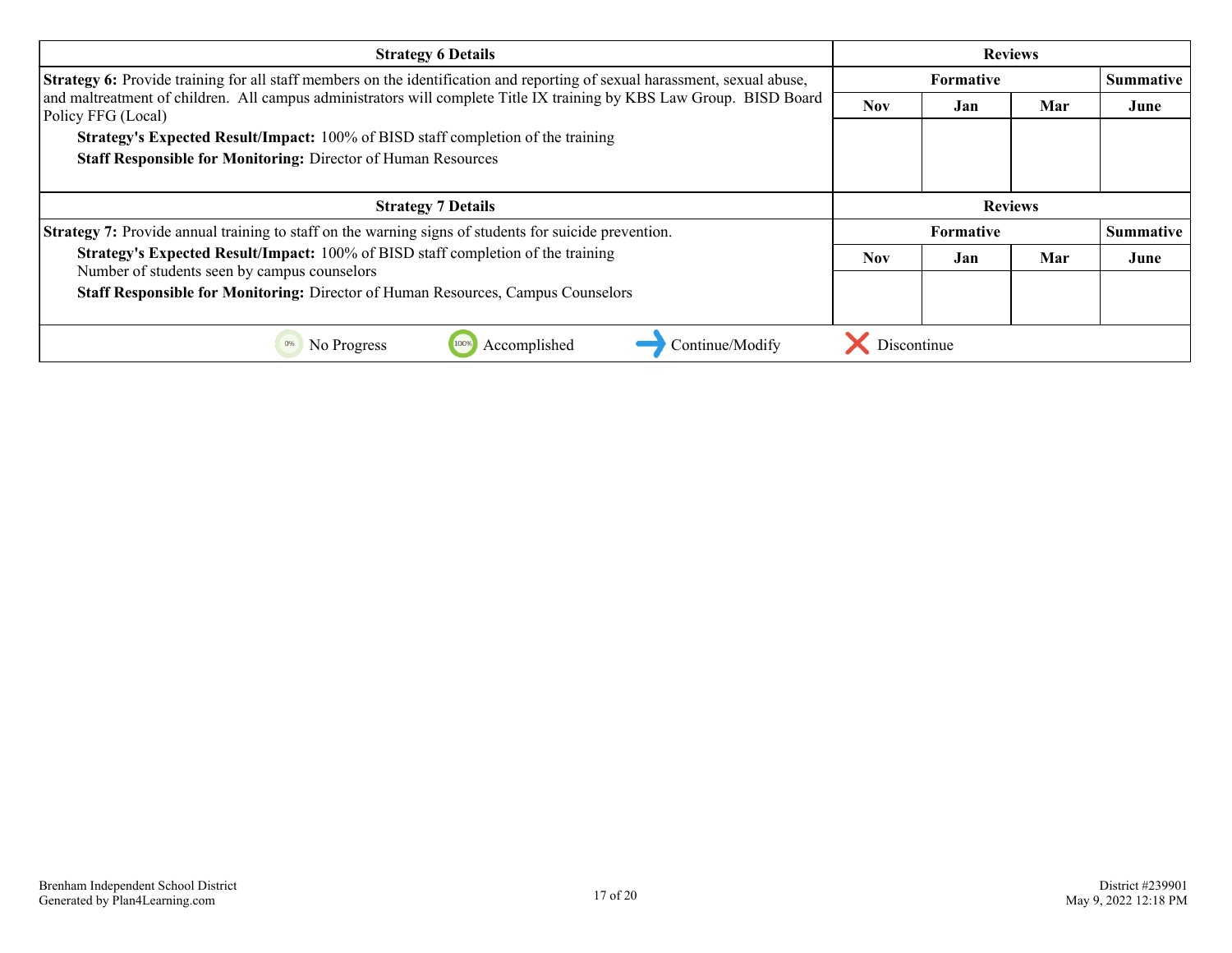<span id="page-17-0"></span>**Goal 3:** Brenham ISD will provide a safe and secure environment at all Brenham ISD facilities.

**Performance Objective 1:** Expand the ability and variety of methods to communicate information and connect with parents, families, businesses, and the community in more effective ways.

**Evaluation Data Sources:** Event participation data, Communication data

| <b>Strategy 1 Details</b>                                                                                                                                                                                                                           | <b>Reviews</b>   |     |                |                  |  |
|-----------------------------------------------------------------------------------------------------------------------------------------------------------------------------------------------------------------------------------------------------|------------------|-----|----------------|------------------|--|
| <b>Strategy 1:</b> Strengthen the Brenham brand through a positive culture of high expectations, achievement, innovation,                                                                                                                           | <b>Formative</b> |     |                | <b>Summative</b> |  |
| communication, and family atmosphere.                                                                                                                                                                                                               | <b>Nov</b>       | Jan | Mar            | June             |  |
| Strategy's Expected Result/Impact: Higher utilization of social media and community resources<br>Staff Responsible for Monitoring: Director of Communications and Special Events<br><b>Schoolwide and Targeted Assistance Title I Elements: 3.1</b> |                  |     |                |                  |  |
| <b>Strategy 2 Details</b>                                                                                                                                                                                                                           |                  |     | <b>Reviews</b> |                  |  |
| Strategy 2: Submit announcements to the Banner Press. KWHI radio, LITE FM, BISD website, and School Messenger                                                                                                                                       | <b>Formative</b> |     |                | <b>Summative</b> |  |
| regarding activities, bad weather notifications, etc. to keep parents. students, staff members, and community members<br>informed and increase school to home communication.                                                                        | <b>Nov</b>       | Jan | Mar            | June             |  |
| Strategy's Expected Result/Impact: Increase parent communication and awareness                                                                                                                                                                      |                  |     |                |                  |  |
| Staff Responsible for Monitoring: Director of Communications and Special Events                                                                                                                                                                     |                  |     |                |                  |  |
| <b>Schoolwide and Targeted Assistance Title I Elements: 3.1</b>                                                                                                                                                                                     |                  |     |                |                  |  |
| <b>Strategy 3 Details</b>                                                                                                                                                                                                                           | <b>Reviews</b>   |     |                |                  |  |
| <b>Strategy 3:</b> Utilize various social media platforms to extend the reach of Brenham ISD - for example, Twitter, Facebook,                                                                                                                      | <b>Formative</b> |     |                | <b>Summative</b> |  |
| Instagram, and Google Plus.                                                                                                                                                                                                                         | <b>Nov</b>       | Jan | Mar            | June             |  |
| Strategy's Expected Result/Impact: Increase digital footprint on social media platforms<br><b>Staff Responsible for Monitoring:</b> Director of Communications and Special Events                                                                   |                  |     |                |                  |  |
| <b>Schoolwide and Targeted Assistance Title I Elements: 3.1</b>                                                                                                                                                                                     |                  |     |                |                  |  |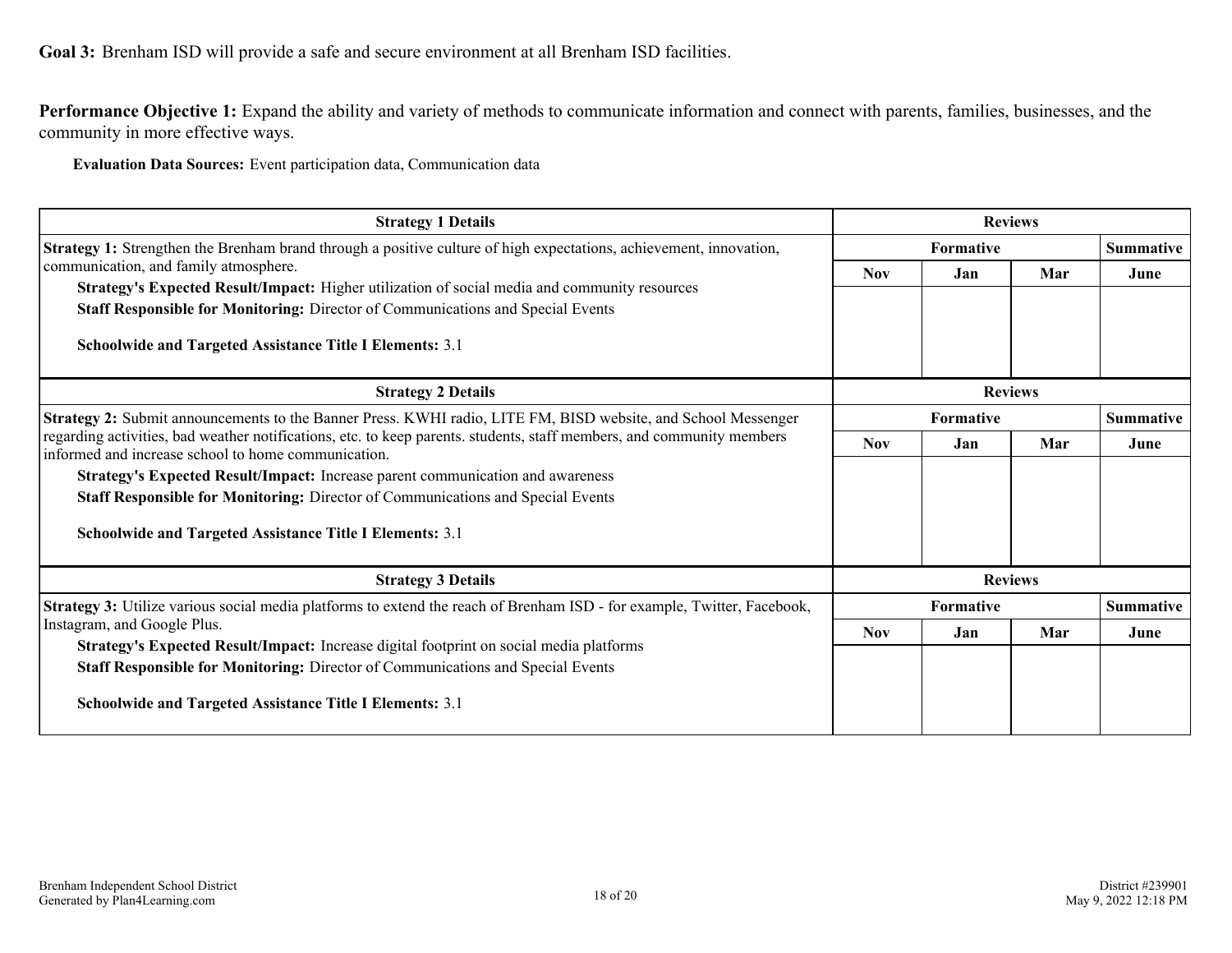| <b>Strategy 4 Details</b>                                                                                            | <b>Reviews</b>   |                  |                |                  |
|----------------------------------------------------------------------------------------------------------------------|------------------|------------------|----------------|------------------|
| Strategy 4: Parent Events: BISD Block Party, Meet the Teacher, FAFSA Workshop, Science/Math Nights, Literacy Nights, | Formative        |                  |                | <b>Summative</b> |
| Open House, PTO, EOY Programs/Awards/Banquets/College Readiness, Art and Music Showcase.                             | <b>Nov</b>       | Jan              | Mar            | June             |
| Strategy's Expected Result/Impact: Increase parent involvement                                                       |                  |                  |                |                  |
| Staff Responsible for Monitoring: District administrators, Campus administrators                                     |                  |                  |                |                  |
| Schoolwide and Targeted Assistance Title I Elements: 3.1, 3.2                                                        |                  |                  |                |                  |
| <b>Strategy 5 Details</b>                                                                                            |                  |                  | <b>Reviews</b> |                  |
| Strategy 5: Promote parental and community involvement and build partnerships that serve to enhance the educational  | <b>Formative</b> |                  |                | <b>Summative</b> |
| experience of Brenham ISD students.                                                                                  | <b>Nov</b>       | Jan              | Mar            | June             |
| Strategy's Expected Result/Impact: Increase in parent conferences                                                    |                  |                  |                |                  |
| <b>Staff Responsible for Monitoring: FAME Liaison</b>                                                                |                  |                  |                |                  |
| Schoolwide and Targeted Assistance Title I Elements: 3.1                                                             |                  |                  |                |                  |
|                                                                                                                      |                  |                  |                |                  |
| <b>Strategy 6 Details</b>                                                                                            | <b>Reviews</b>   |                  |                |                  |
| Strategy 6: Support annual Title I meetings and parent conferences to increase school and home connections.          |                  | <b>Formative</b> |                | <b>Summative</b> |
| Strategy's Expected Result/Impact: Increase parent involvement                                                       | <b>Nov</b>       | Jan              | Mar            | June             |
| <b>Staff Responsible for Monitoring: Director of Special Programs</b>                                                |                  |                  |                |                  |
| Schoolwide and Targeted Assistance Title I Elements: 3.1, 3.2                                                        |                  |                  |                |                  |
|                                                                                                                      |                  |                  |                |                  |
| <b>Strategy 7 Details</b>                                                                                            | <b>Reviews</b>   |                  |                |                  |
| Strategy 7: Promote community involvement in the BISD Education Foundation - which funds mini-grants for classroom   |                  | <b>Summative</b> |                |                  |
| teachers.                                                                                                            | <b>Nov</b>       | Jan              | Mar            | June             |
| Strategy's Expected Result/Impact: Fulfill the needs of classrooms through the awarding of mini-grants               |                  |                  |                |                  |
| Staff Responsible for Monitoring: Director of Business and Finance                                                   |                  |                  |                |                  |
| <b>Schoolwide and Targeted Assistance Title I Elements: 3.1</b>                                                      |                  |                  |                |                  |
|                                                                                                                      |                  |                  |                |                  |
| 100%<br>Accomplished<br>Continue/Modify<br>0%<br>No Progress                                                         | Discontinue      |                  |                |                  |